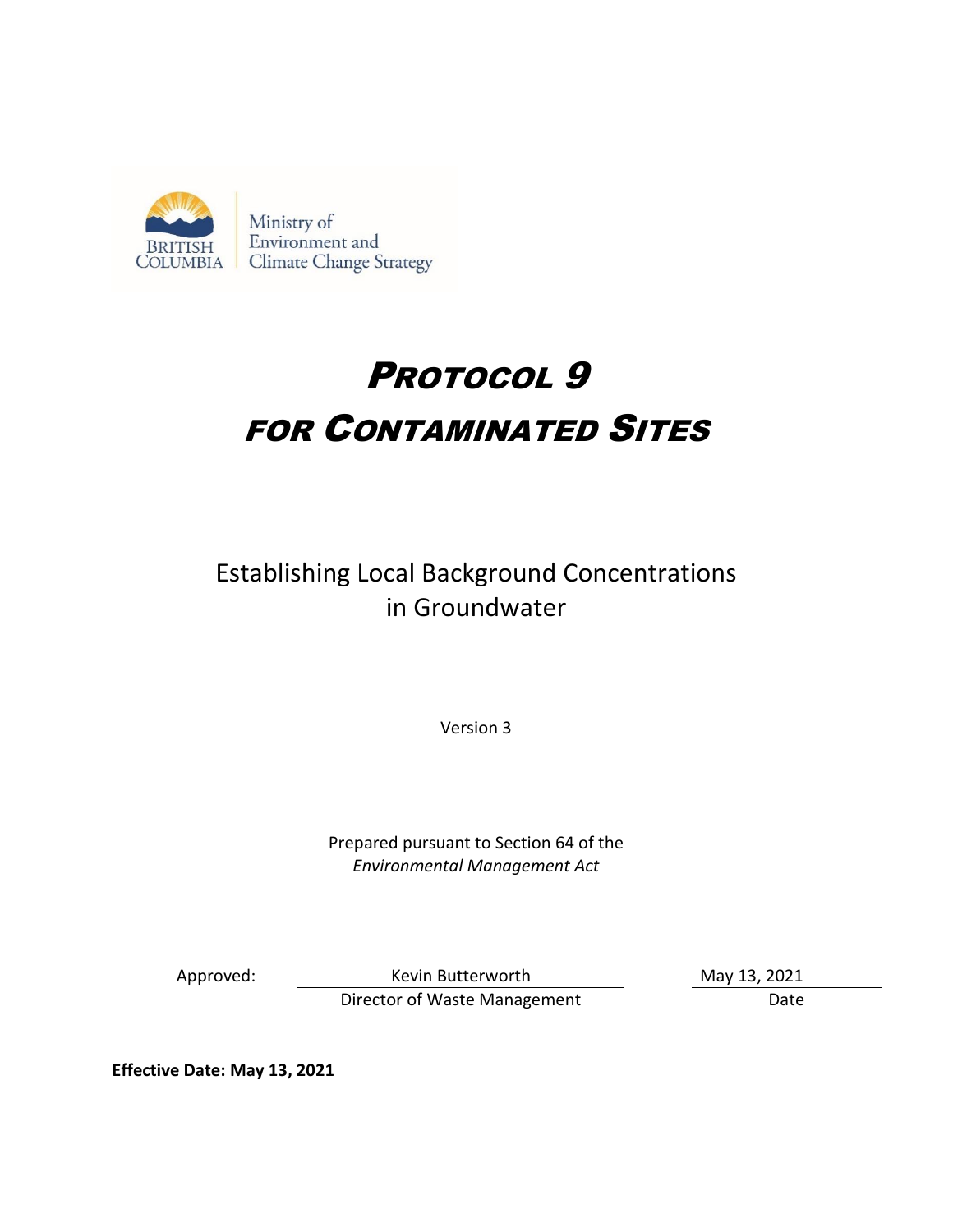#### **1.0 Definitions**

Terms defined in the *Environmental Management Act* (EMA) and Contaminated Sites Regulation (CSR) apply to this protocol in addition to the following:

**"contaminant of concern"** means a substance that is present in media at a site at levels that exceed generic numerical standards prescribed for that media and the applicable land, water, vapour, and sediment use for the purposes of the definition of contaminated sites in CSR s. 11, typically documented in the DSI or other investigation reports.

**"local background concentration"** means the naturally occurring concentration of a substance as determined in accordance with a director's protocol in an environmental medium in a geographic area.

"**qualified professional**" [**QP**] means a registrant of a regulatory body under the *Professional Governance Act*, who may be reasonably relied on to provide advice or services within their regulated practice.

# **2.0 Introduction**

This protocol describes options for establishing a local background concentration in groundwater for use in the investigation and remediation of a contaminated site, where naturally occurring substance concentrations exceed the generic numerical water standards of the CSR. A local background concentration can be established by either directly applying regional background concentration estimates provided by the ministry for specified inorganic substances or by using the procedures outlined in this protocol to determine site-specific background concentrations in groundwater. Concentrations of a substance that occur naturally in groundwater within a geographic region or locally within a defined groundwater flow system are considered to be representative of background conditions.

Most local groundwater conditions are the result of water/rock interactions that occur within the unsaturated zone and underlying water table. The solid phases (present minerals and organic matter) within a geologic unit play an important role in defining the natural groundwater chemistry and resultant dissolved substance concentrations. Accordingly, a local background groundwater assessment should target discrete hydrogeologic units at a site.

On certain sites, there may be two or more hydrogeologic units that require separate characterization. When completing the background groundwater assessment, it should be indicated if substances occur at naturally elevated concentrations in more than one hydrogeological unit and separate background groundwater determinations should be completed for each unit of interest.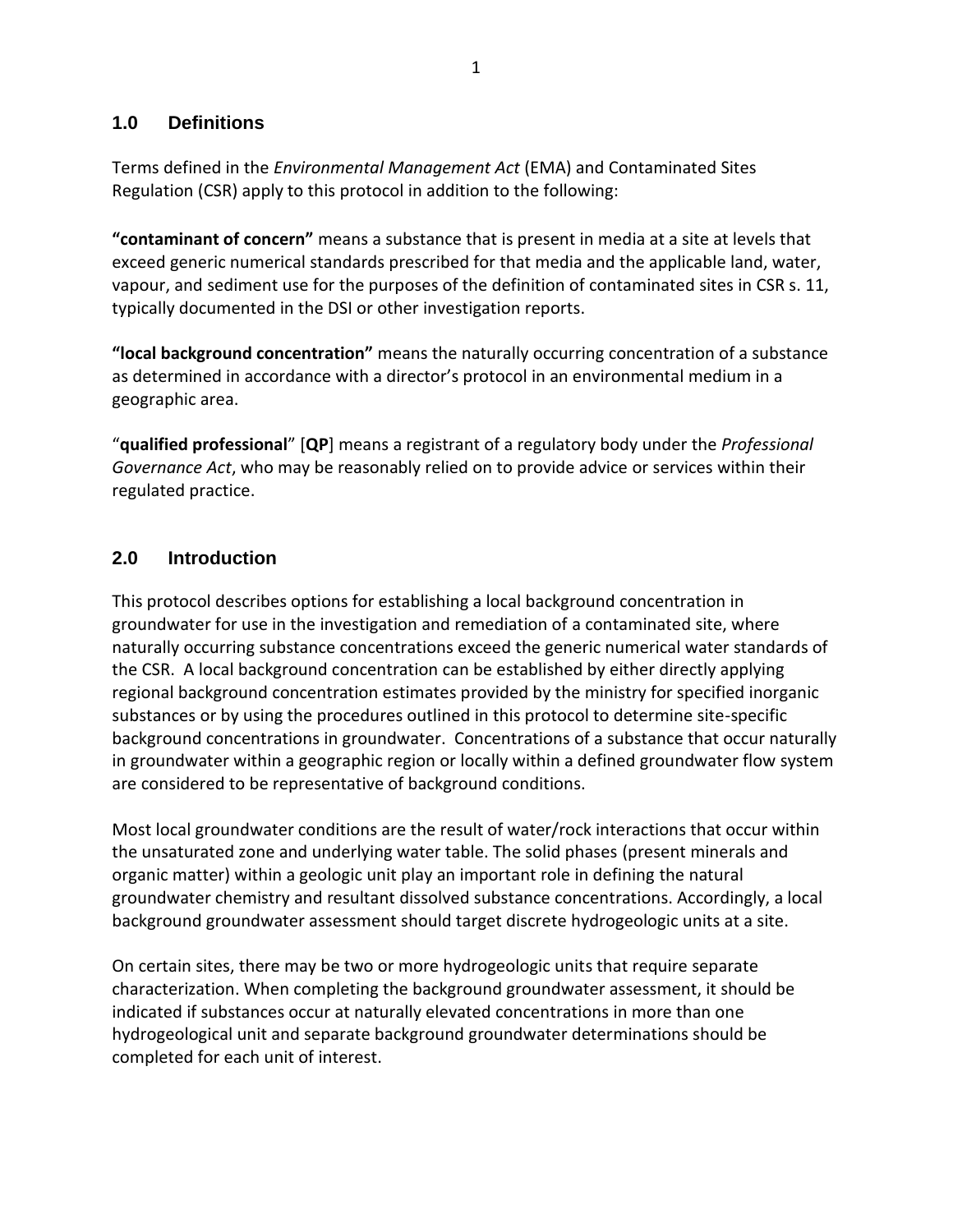Natural background conditions are typically widespread but may vary spatially according to small differences in subsurface conditions (i.e. variations in mineralogy, organic content, soil gas content, etc.). It is expected that these natural variations can generate differences in measured dissolved concentrations of particular substances, and larger datasets are typically more robust at characterizing this natural variability.

It is the responsibility of the qualified professional to identify sources of contamination and characterize any secondary impacts arising from the contamination that could result in elevated dissolved inorganic concentrations above natural background levels. Additional information presenting examples of elevated dissolved concentrations in various environmental settings is available in the report "Establishing Regional Background Concentrations in British Columbia", which is available from the ministry upon request.

*It is not the intent of the CSR or this protocol to eliminate the need to remediate a contaminated site which has been contaminated through anthropogenic point sources or anthropogenic non-point sources.*

# **3.0 Regulatory basis for a director's approval**

# **3.1 Deciding if a site is a contaminated site or has been satisfactorily remediated**

Groundwater that contains a substance at concentrations above the applicable generic numerical water standard at a site, but below the local background concentration for that substance as determined under this protocol, would not be considered contaminated under Section 11 (3) of the CSR. Similarly, groundwater that has been remediated for a substance to concentrations above the applicable generic numerical water standard for the site but below the local background concentration for that substance as determined under this protocol would be considered satisfactorily remediated under Section 17 (2) (b) of the CSR. This protocol is also used to determine the local background concentration for use in the application of risk-based standards for remediation under Sections 18 and 18.1.

Regional backgound concentrations in groundwater for substances listed in Table 1 are considered equivalent to local background concentrations of substances in groundwater for the purposes of sections 11 (3) and 17 (2) (b) of the CSR.

Local background concentrations established under this protocol are for purposes of investigating and remediating contaminated sites only. They are not intended and should not be considered to represent safe concentrations for specified water uses or to allow unrestricted water uses at sites where they have been established. Background concentrations established via this protocol are not considered toxicologically-derived standards for the protection of human health and environment.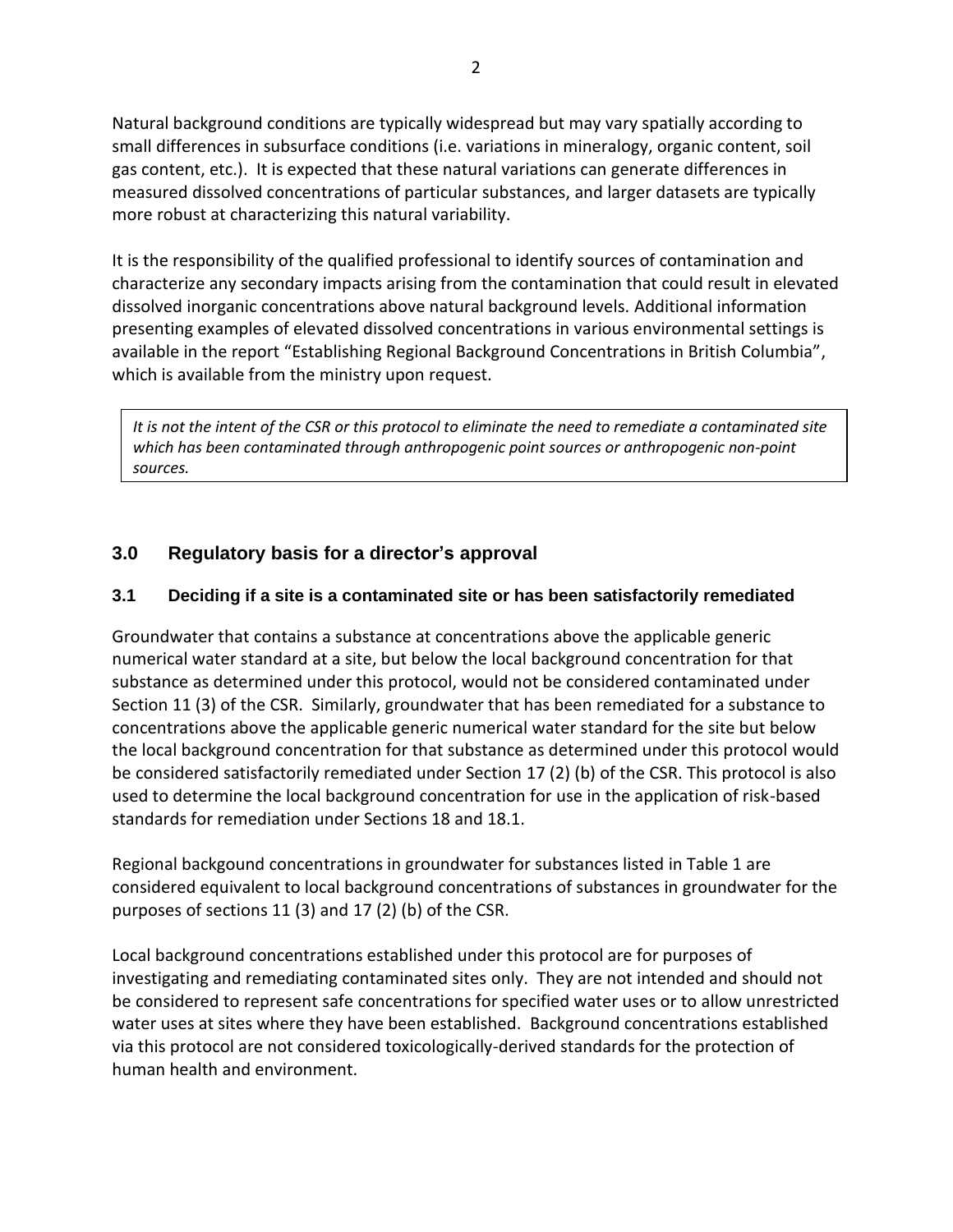# **4.0 Options, procedures and reporting requirements**

Where substances occur naturally in groundwater at elevated concentrations, a local background concentration for that substance can be established using one of the options described below.

#### **4.1 Option 1 – Establishing local background concentrations in groundwater based on regional background concentrations**

Local background concentrations of inorganic substances in groundwater have been calculated from the ministry's background groundwater database for three regions in BC: The Lower Mainland Region (includes sub-regions 1 and 2), Southern Vancouver Island Region and the Thompson Okanagan Region. The regional backgound concentrations in groundwater listed in Table 1, represent the lognormal 95<sup>th</sup> percentile maximum likelihood of the concentration data collected for sites within each region. The [Background Groundwater Quality Database](https://www2.gov.bc.ca/gov/content?id=6E49EA4123284BCB9F3153A314449011)  [Webpage](https://www2.gov.bc.ca/gov/content?id=6E49EA4123284BCB9F3153A314449011) provides additional information and access to a database of the individual data points for each monitoring well location, sorted by site-specific locations for each region.

The report "Establishing Regional Background Concentrations in British Columbia" contains detailed information on the development of the regional backgound concentrations in groundwater.

Regional backgound concentrations in groundwater in Table 1 may be used without approval from the director as they are considered representative of local background groundwater at any site located within a particular region. Regional boundaries can be viewed at any scale at the iMapBC website (*iMapBC* webpage).

*The use of Option 1 to determine local background concentrations in groundwater does not require an approval from the director. Rather, investigation reports prepared in support of applications to the ministry must clearly indicate the use of this approach and the local background concentrations in groundwater that were applied. Furthermore, the establishment of a local background concentration must be referenced in the Summary of Site Condition report and the schedule of any instruments issued for the site.*

For substances or regions not listed in Table 1, local background concentrations in groundwater must be established using Option 2, below.

#### **4.2 Option 2 – Establishing local background concentrations in groundwater based on site- specific concentration data**

#### *4.2.1 Process overview*

Under this option, the local background concentration of a substance in groundwater is calculated using one of the following approaches: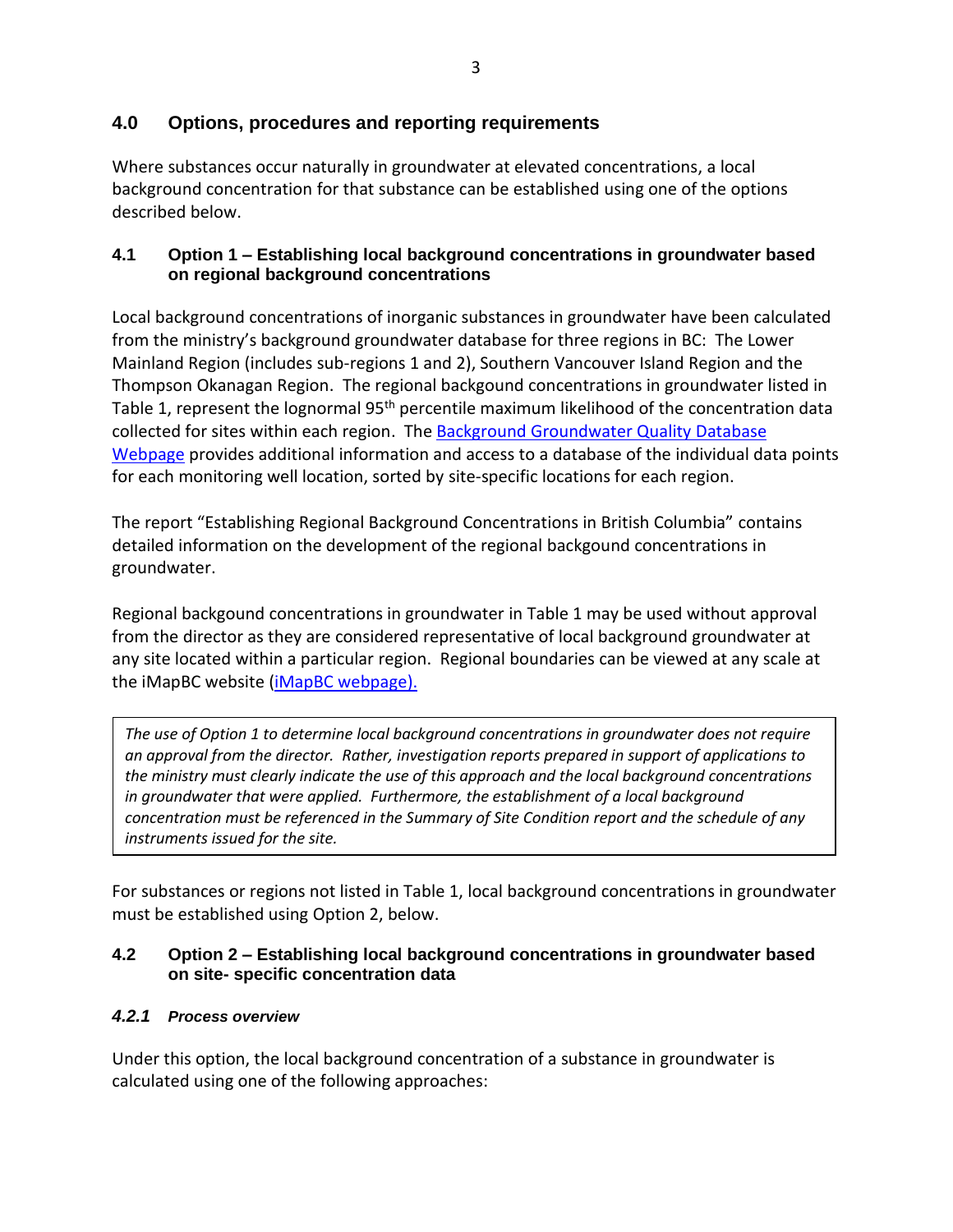- **Option 2a**. Using site-specific concentration data collected from background groundwater sampling conducted at the site of interest; or
- **Option 2b**. Using site-specific concentration data collected from background groundwater sampling conducted at the site of interest supplemented with relevant concentration data from the ministry's background groundwater database.

Options 2a and 2b require a rigorous approach to background monitoring well siting and selection. The methodology for siting and sampling representative groundwater monitoring wells is presented below in section 4.2.3.

*The use of Option 2 requires the submission of a full report (see section 4.2.5 below) detailing the rationale and methods used to determine local background concentrations in groundwater in an application to the ministry for a director's aproval. This report may be stand alone or may be a distinct section in another report for the site.*

#### *4.2.2 Procedures*

### **Option 2a – Establishing local backgound concentrations in groundwater based on sitespecific data**

Under this option, background concentrations in groundwater can be established through the collection of site-specific concentration data from representative background monitoring wells located on or adjacent to the site of interest.

# **Option 2b - Establishing local background concentrations in groundwater based on sitespecific data supplemented by data from the ministry's background groundwater database**

Under this option, local background concentrations in groundwater can be established on the basis of site-specific concentration data collected from representative background monitoring wells on, or adjacent to, the site of interest supplemented by relevant concentration data from the ministry's background groundwater database. Relevant concentration data that may be used to supplement site-specific data must be collected within 500 m of the site of interest and within the same part of the groundwater flow system and the same hydrogeological unit.

#### *4.2.3 Methodology for establishing local background concentrations in groundwater*

#### **Site Characterization**

A minimum level of site characterization is required before pursuing a local background concentration in groundwater at a site. A background investigation must use information gathered from a Stage 2 Preliminary Site Investigation or Detailed Site Investigation as supporting evidence for siting new or relying on existing monitoring wells as representative background monitoring wells. All areas of potential environmental concern (APECs) must be assessed for potential contaminants of concern (PCOCs) to demonstrate that the suspected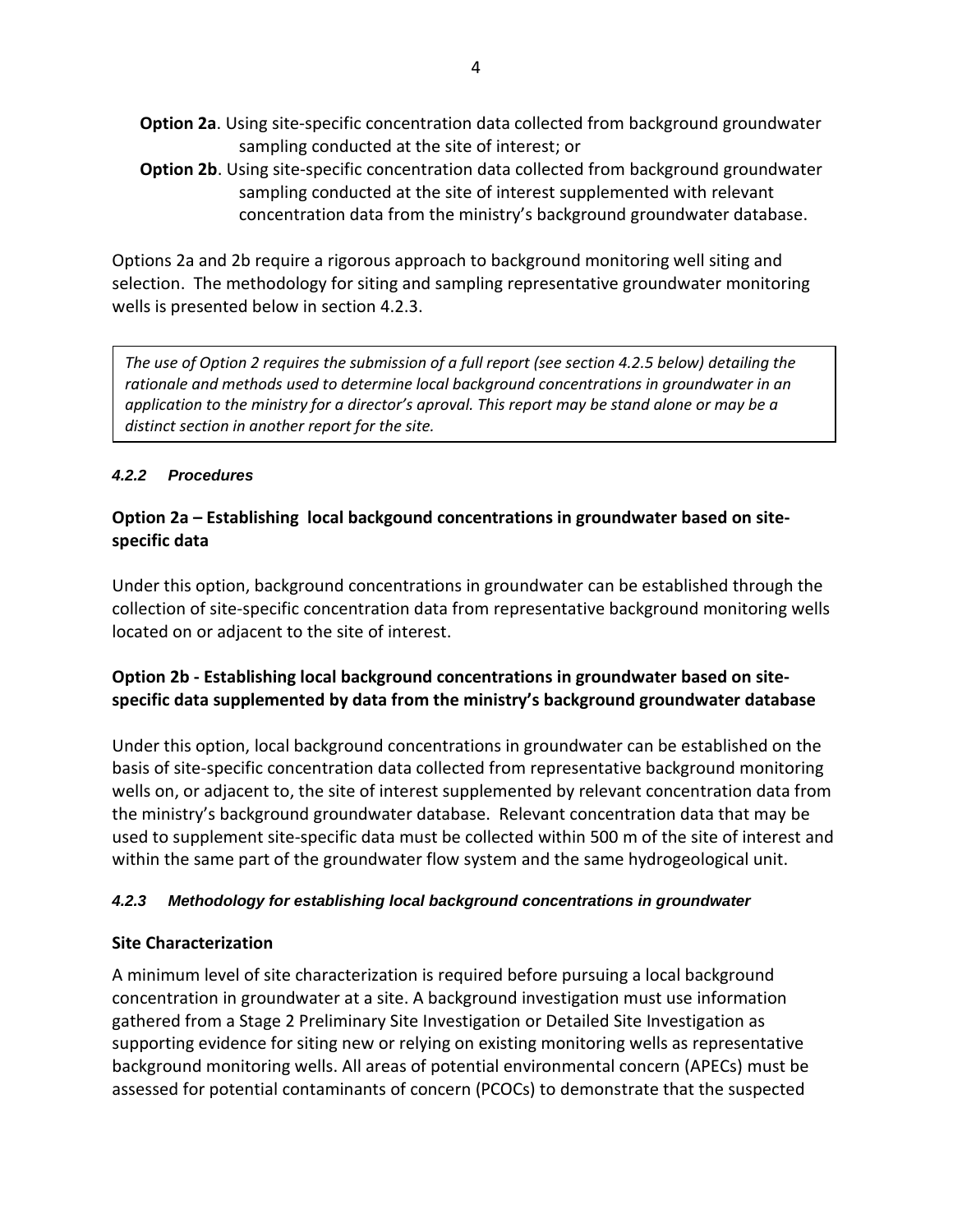naturally occurring inorganic constituents are not attributed to anthropogenic sources. Furthermore, contaminants of concern (COCs) associated with areas of environmental concern (AECs) must be delineated to the extent that ensures that representative background wells are located outside of the influence of site contamination.

Borehole logs should be available for review along with the screen depths and lithological descriptions to link groundwater concentrations to a particular geologic unit. The direction of groundwater flow, including the vertical component, should be defined and illustrated from site data. A conceptual site model must be developed to demonstrate an adequate understanding of hydrogeological and geochemical conditions that result in the naturally elevated substance concentrations in groundwater.

#### **Collection of Representative Data**

Groundwater data must be collected in accordance with [Technical Guidance Document 8 -](https://www2.gov.bc.ca/gov/content?id=BE254261EC8C4ABDB096A1D8EB290CE7) [Groundwater Investigation and Characterization \(](https://www2.gov.bc.ca/gov/content?id=BE254261EC8C4ABDB096A1D8EB290CE7)TG8) and the CSR and analyzed according to laboratory methods consistent with the [BC Environmental Laboratory Manual.](https://www2.gov.bc.ca/gov/content?id=6C06E7FC3FB242738BAB41458A2121A3) Sufficient data must be collected to demonstrate that wells are not impacted by secondary contaminant releases (i.e. processes that can indirectly result in contaminant releases).

The most recent groundwater data set is considered most representative of groundwater conditions. Historical groundwater data may be used provided it meets the requirements of this protocol and is demonstrated to be representative of current conditions.

#### **Monitoring Well Siting Criteria**

Monitoring wells must be located near the site of interest, or on the site if it can be demonstrated they are not impacted by anthropogenic sources of contamination in areas where measured groundwater chemistry is representative of natural conditions. To limit the potential influence of site AECs, background monitoring wells should be located upgradient or cross-gradient of AECs. Preference should be given to the collection of background groundwater from monitoring wells installed on undeveloped or vacant land that has not received imported fill, or in naturally wooded areas, parks or larger residential lots. However, monitoring wells may be placed in urban settings if uninfluenced by historical activities.

To demonstrate an absence of anthropogenic influence, background wells must be sampled for PCOCs that could be sourced from site AECs or that could have migrated onto the site from neighboring site APECs.

The history of the site of interest and adjacent land, including current and previous activities, must be carefully considered to a level of detail consistent with a Preliminary Site Investigation. Representative background wells must not be:

- located within the footprint of a former excavation or backfill area,
- screened in fill material of questionable quality (i.e., woodwaste, bricks, asbestos, etc.),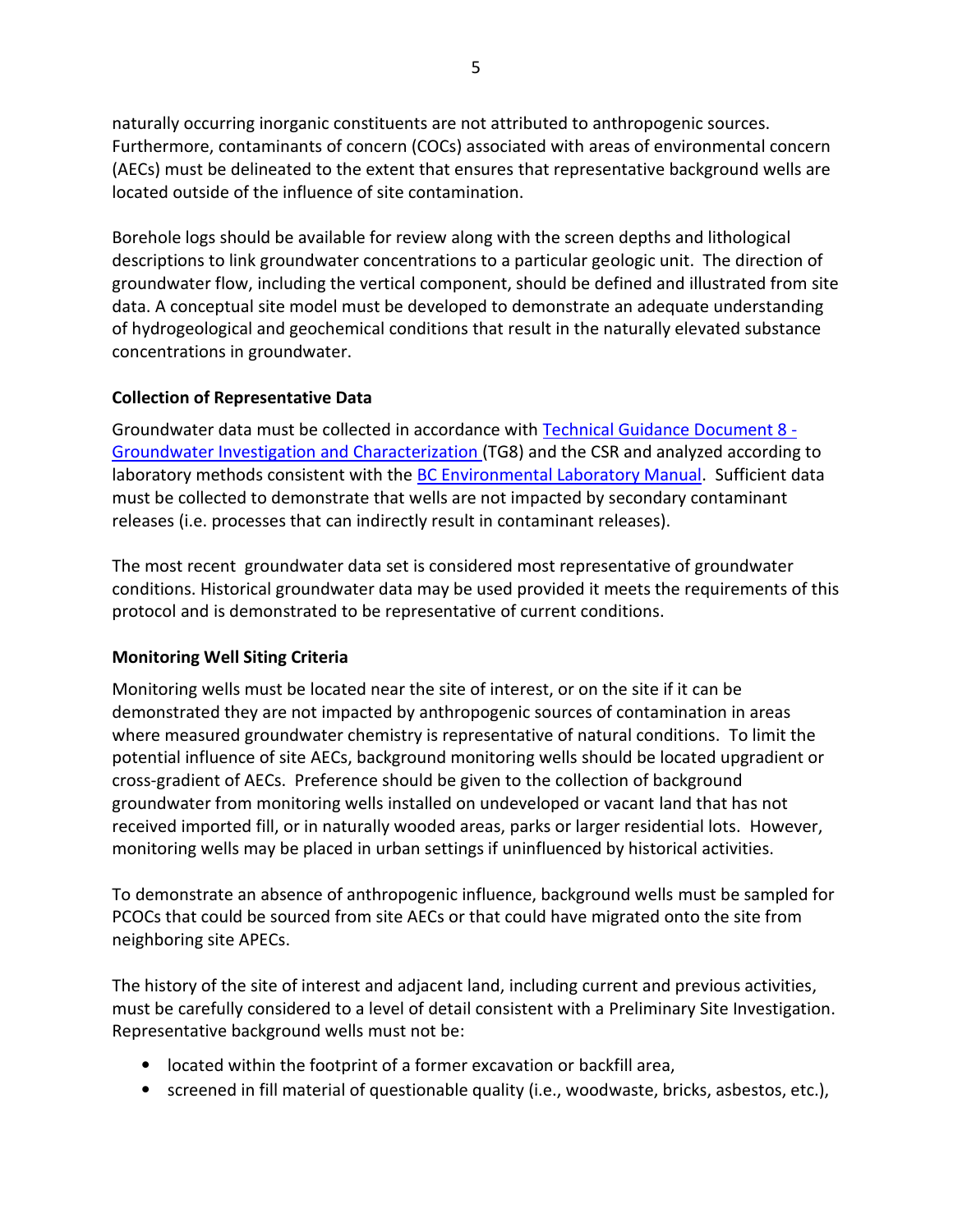- influenced by secondary contaminant release processes, such as, changes in redox conditions. This includes cross-gradient monitoring wells if they are in close proximity to an AEC or wells down-gradient of a contaminant source, or
- impacted by anthropogenic sources of contamination. Specifically, wells with detectable organic constituents (e.g. petroleum hydrocarbons, volatile organic compounds, etc.,) must not be used as background well locations.

Groundwater data collected from selected background wells should not be used if the detection limit for any background substance and contaminant of concern is higher than the applicable groundwater standard for the site.

#### **Groundwater Data Assessment**

Effort should be made to ensure that appropriate and adequate groundwater sampling data is collected from representative background wells to provide a comprehensive estimation of local background conditions. The size of the groundwater dataset must be determined according to the variations observed in site conditions. Consequently, the number of background wells and sampling events required to characterize background conditions at a site will vary depending on the complexity of the hydrogeology and site conditions (i.e. complex stratigraphy, large changes in water levels, tidal impacts, multiple contaminant sources, presence of fine sediments, etc.).

#### *4.2.4 Determination of local backgound concentrations in groundwater*

#### **Data Requirements**

All wells found to be representative of background conditions should be identified and used to characterize local backgound concentrations in groundwater. Once representative background groundwater monitoring wells have been selected or sited and, if needed, permission to install the monitoring well and sample it has been obtained, the following requirements must be met:

- a) collect samples from a minimum of three representative background monitoring wells,
- b) develop each monitoring well to minimize suspended sediments in the collected groundwater samples,
- c) a minimum of two sampling events required, one during the wet and one during the dry seasons (e.g. seasonal high and low water table), to help capture any seasonal variability in the natural groundwater chemistry.

#### **Calculation of Local Background Concentrations**

Where collective background concentration data fall within a single statistical population, the representative local background concentration in groundwater for a substance is the 95<sup>th</sup> percentile concentration of the data set. The calculation must be conducted in two steps. Step 1 involves calculating the  $95<sup>th</sup>$  percentile concentration of the data collected from each individual background monitoring well. If there are less than three sampling results, then the maximum value must be used. Step 2 involves calculating the 95<sup>th</sup> percentile of the values calculated for the combined background monitoring wells. Outliers must be identified using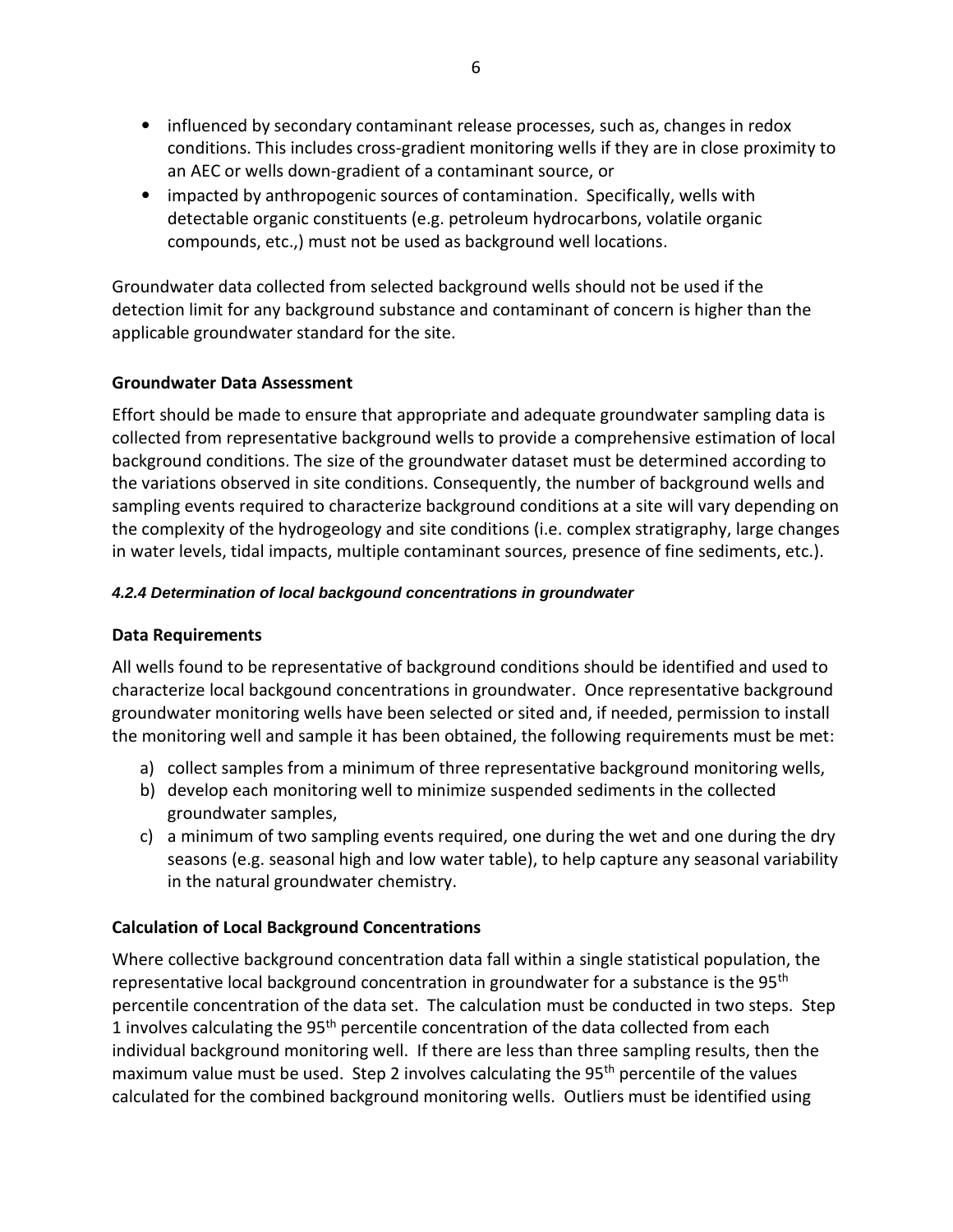statistical methods and verified as the result of sampling and/or analytical error and removed from the data set. Where data variability is large and the data do not fall within a single population, conservative estimates must be used to determine local background concentrations (i.e. use the minimum concentration of the data set as the background concentration), or additional background wells must be installed and sampled to increase the size of the data set.

# *4.2.5 Reporting requirements*

Applications for a director's approval of local backgound concentrations in groundwater developed under Option 2 must be accompanied by a [Contaminated Sites Services](https://www2.gov.bc.ca/gov/content?id=2C0129A6712B45C2BCB52C818E3AE203) Application [Form](https://www2.gov.bc.ca/gov/content?id=2C0129A6712B45C2BCB52C818E3AE203) and include a report containing, at a minimum, site investigation results and confirmation statements as follows:

- a) the geographical location of the site of interest (i.e., latitude and longitude, PIDs, etc.),
- b) a complete history of land use(s) at the subject site and surrounding sites,
- c) physical characterization of the site,
- d) groundwater sampling procedures used,
- e) representative background monitoring well selection rationale and location (i.e. a figure showing the well locations),
- f) summary of the regional/local hydrogeology of the subject site and conceptual site model,
- g) documentation of each contaminant of concern in soil and groundwater considered and demonstration that they have not impacted representative background monitoring wells,
- h) analytical results obtained for background substances and related parameters presented in graphical form on figures and in tabular form,
- i) the statistical significance of the results obtained,
- j) conclusions forthcoming from the assessment of the site background groundwater quality,
- k) the person carrying out the background groundwater investigations and preparing the report is a qualified professional with experience in the assessment of groundwater flow systems and groundwater quality of the type encountered at the site,
- l) the investigation has been carried out in accordance with best professional practice in groundwater investigations and TG8,
- m) the analytical methods acceptable to the director have been used, and
- n) the estimated background concentration for the substance or substances of interest is representative of local background conditions.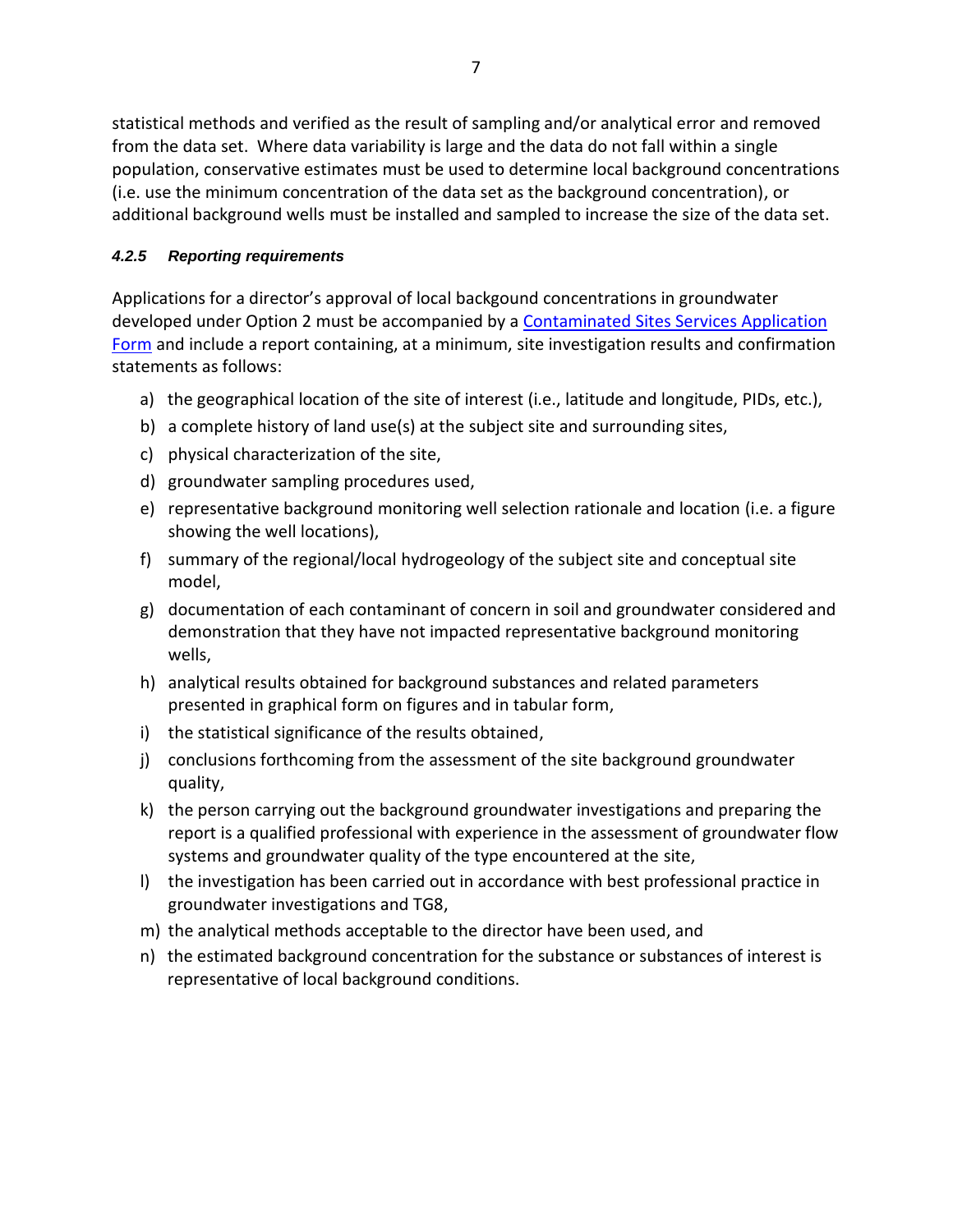# **5.0 Director's approval on local background concentrations – notification on site registry**

Applications for a director's approval are subject to ministry service fees as indicated in Schedule 3 of the CSR. The director will provide information relating to local background concentrations in groundwater for the site to the site registrar in compliance with Section 43 of EMA.

# **6.0 Alternate approaches**

Scientifically defensible modifications to the options outlined in this protocol may be considered by the director. Such requests must be accompanied by a completed [Contaminated](https://www2.gov.bc.ca/gov/content?id=8CBC9914195D4DF381CED08C6A382CF4)  Sites [Services Application Form](https://www2.gov.bc.ca/gov/content?id=8CBC9914195D4DF381CED08C6A382CF4) and a supporting technical report prepared by a qualified professional that, at a minimum, meets the intent, technical rigor and documentation requirements of the options set out above.

#### **Revision history**

| <b>Approved Date</b> | <b>Effective Date</b> | <b>Document</b><br><b>Version</b> | <b>Notes</b>                                                                               |
|----------------------|-----------------------|-----------------------------------|--------------------------------------------------------------------------------------------|
| January 15, 2004     | January 15, 2004      | V1                                | New Document                                                                               |
| February 1, 2021     | February 1, 2021      | V <sub>2</sub>                    | Major revisions of the content, added 4<br>regions/sub-regions and 27 substances           |
| May 13, 2021         | May 13, 2021          | V3                                | Revised definition of qualified professional<br>to reflect the Professional Governance Act |